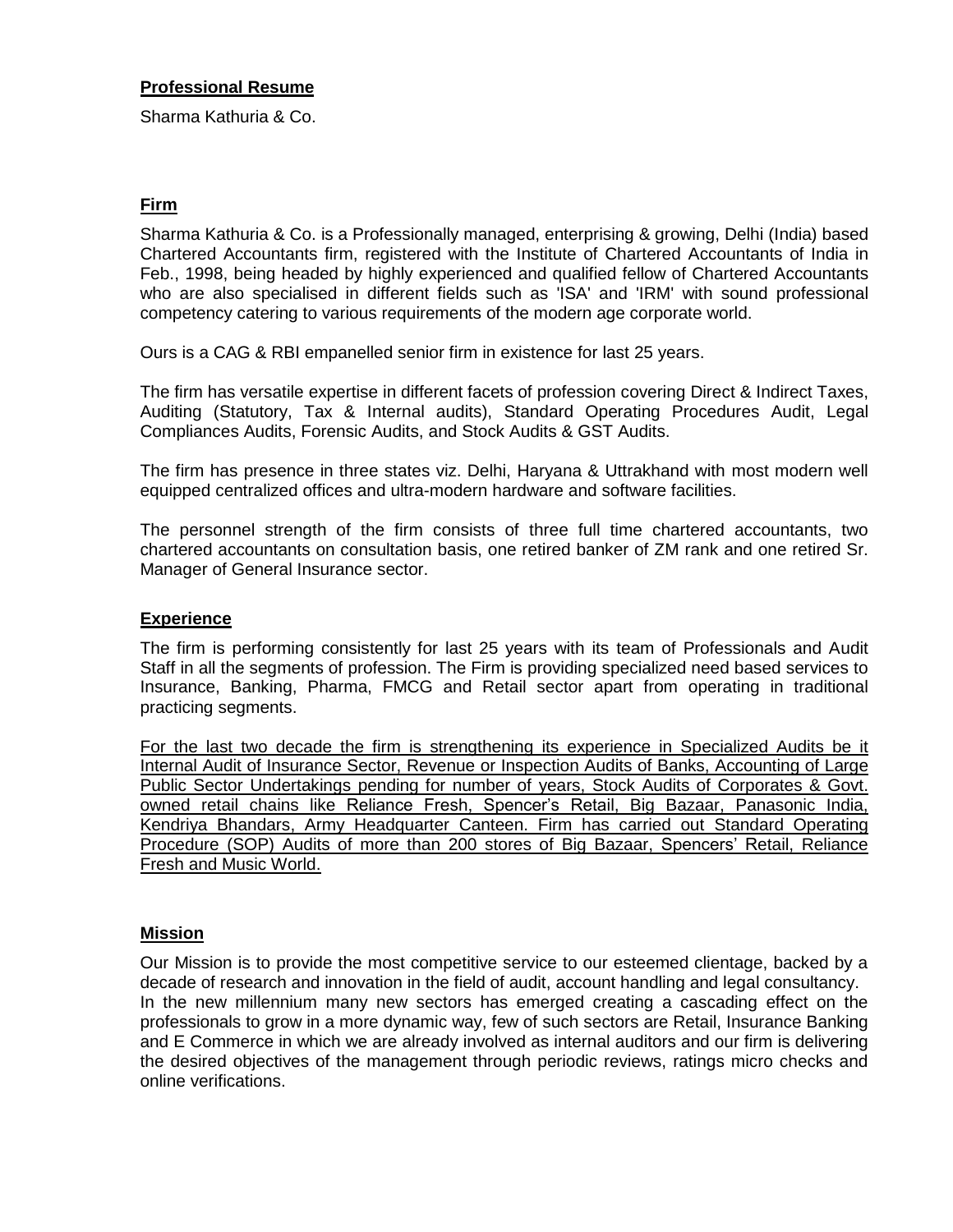## **Services Statutory Audits**

A well laid down Audit Plan is chalked out and all such checks and reviews incorporated as are necessary to ensure true and fair presentation of financial statements. The team reviews compliance with various laws and generally accepted accounting principles to ensure that financial statements are free of any misstatements, errors and discrepancies.

#### **Internal Audits**

Internal Audit is used as an effective management tool to detect the flaws and errors in the system and to ensure that these are rectified on the spot so as to minimize the frauds, errors and omissions. Our audit team provides assurance that the key risk areas are identified, managed and controls are ensured.

#### **Taxation Services**

Direct taxes, Tax Planning, Conducting Tax Audits, Filing ITR, Advance Tax Advisory

#### **Finance & Accounts**

Preparation of Project reports and CMA Data, Funds Flow and Ratio Analysis, Fixed Assets and Inventory Management, Reconciliation of Accounts, Costing and Budgeting, Maintaining Accounting Records, Finalization of Accounts, Preparing Financial Statements, Debtor's / Creditor's Management, Cash management, Pay Roll Processing, MIS Reporting. Accounting of large financial transactions of Public Sector Undertakings (PSUs) with reconciliation of all major accounts.

#### **Secretarial Services**

Registration and Incorporation of Companies, Filing of Statutory Forms and Documents with R.O.C, Maintaining Statutory Registers and Records, Maintaining Minutes Book, Assistance in establishing branch office, liaison office by overseas companies, other advisory services.

#### **Process Audits and Ratings**

Our audit team conducts the periodic review of prevailing systems over the set procedures and enlists the system deviations. The whole operational system undergoes the rigorous verification process and the unit is rated on the basis of compliances with the standard procedures.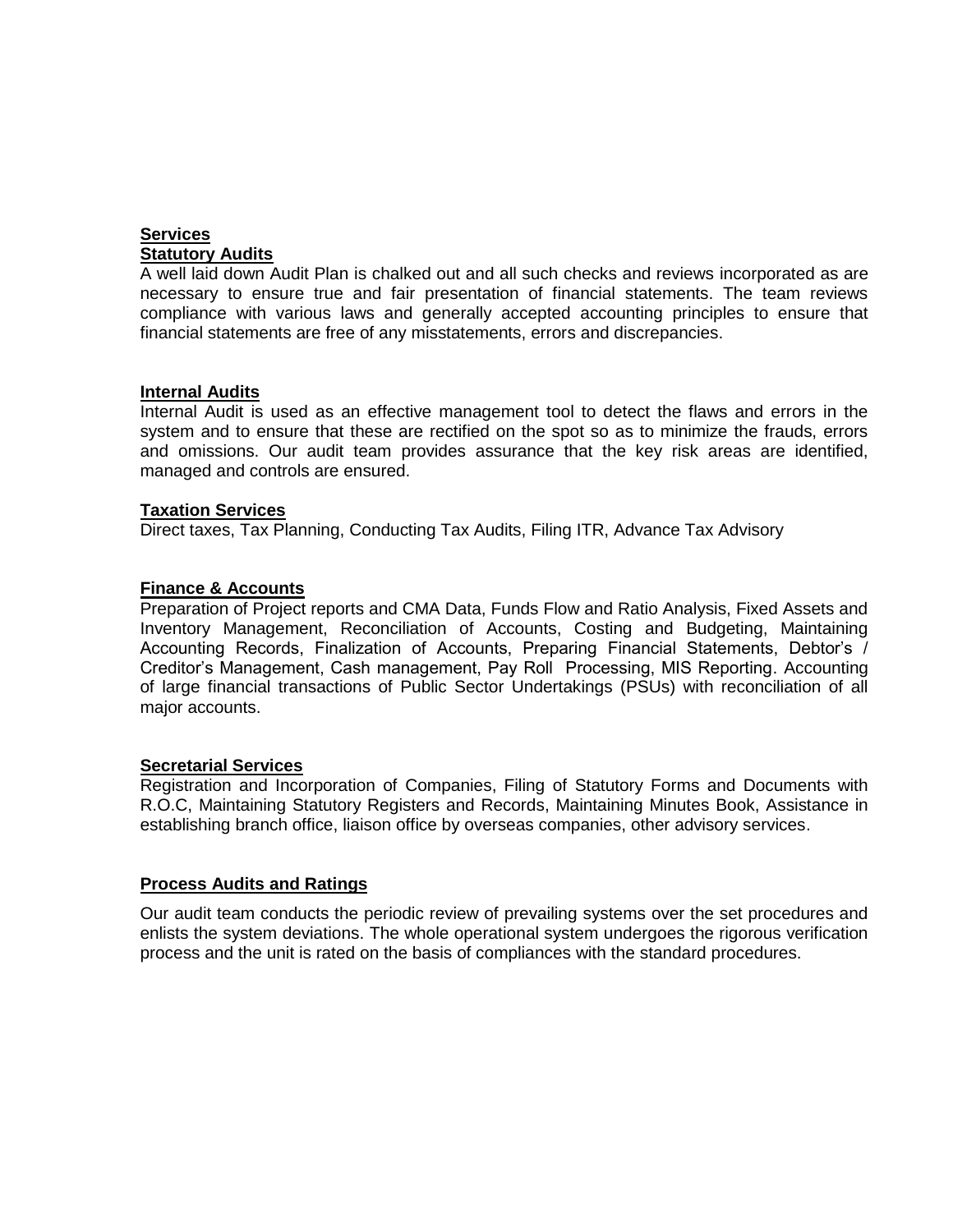## **Retail Audits**

Over the years our firm has gained special exposure to organized retail sector audits be it physical verification of stores, post physical inspection verification of randomly generated samples, theme based audit of logistics and sales, inspecting peripheral reference of stocks, rating of stores on the basis of performance etc. The audit team of the firm has carried out internal audit of more than 200 Stores of Reliance Fresh, Reliance Super Stores and Spencer's Retail across the country.

The objective of the firm is to gain specialization in audit of organized retail sectors and to make the Internal Audit process a value addition to the enterprise by helping control the pilferage, dump and stock outs and to check the adherence to laid down systems and procedures

#### **Major Audits conducted by the firm of organized retail sector are as under :**

- 1) Kendriya Bhandar Stores all over Delhi.
- 2) Army Headquarter Canteen, Delhi
- 3) Reliance Fresh Stores across the Country
- 4) Reliance Super Stores across the Country
- 5) Spencer's Retail Delhi NCR and Punjab
- 6) Tata Indicom (DIESEL), Meerut
- 7) Big Bazaar Stores across Country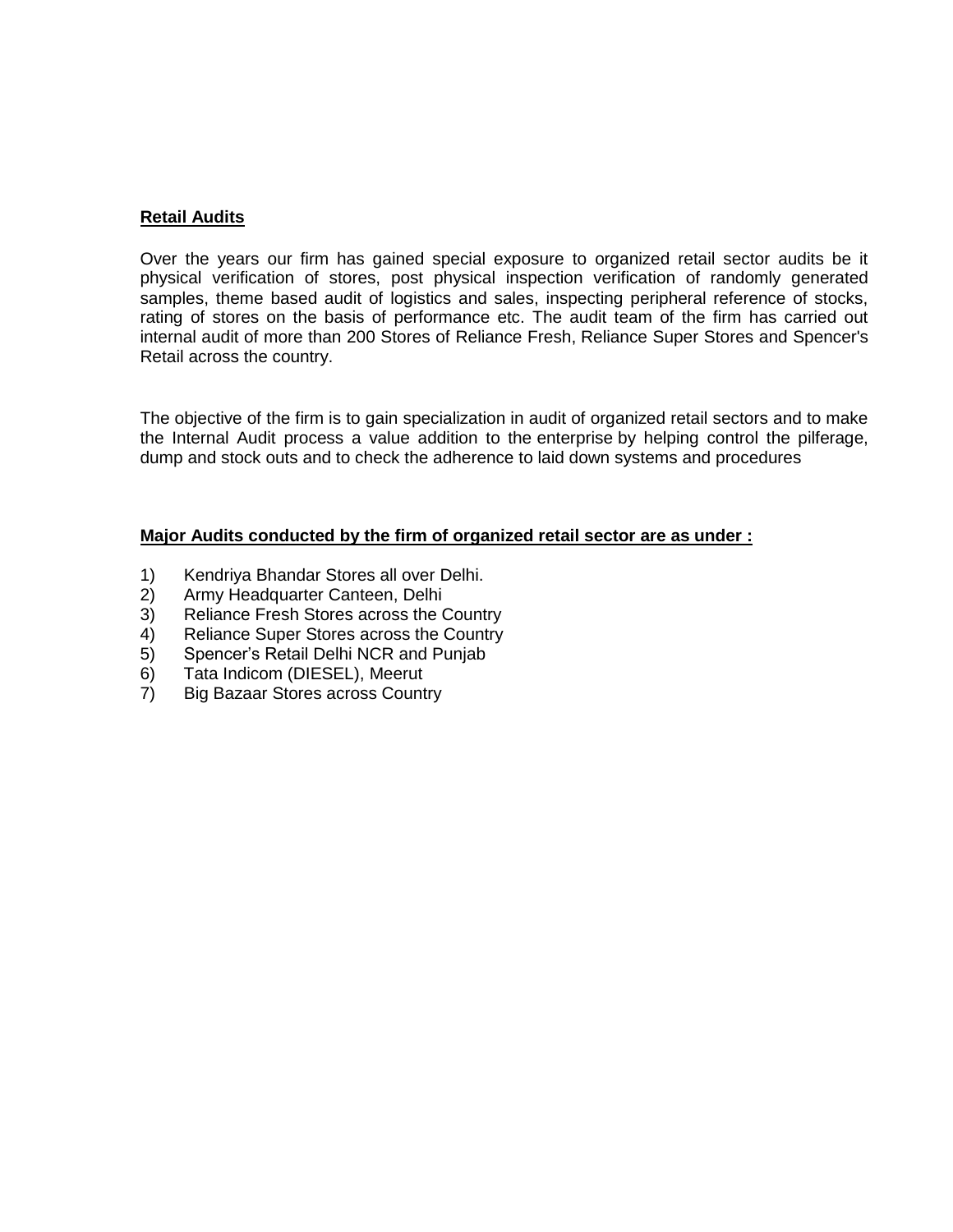## **Partners**

**Sanjay Sharma** (Fellow Chartered Accountant)

#### **FCA: 1998**

**Fellow member of Institute of Chartered Accountants of India**, Mr. Sharma has 25 years of intense diversified experience of Audits, Taxation, Project Funding, Forensic Audits, and SOP Audits.

Mr. Sharma has acquired varied professional skills over the years in the field of Direct Tax Matters, Corporate Accounting, Project Financing, Company Law Matters, Investment Planning, Portfolio Management, Merchant Banking and Risk Management.

Mr. Sharma has represented clients before Serious Fraud Investigation Office (SFIO), Central Bureau of Investigation (CBI), and Directorate General of Anti Profiteering (DGAP).

Mr. Sharma has headed PAN India Team of Standard Operating Procedure (SOP) Audits of Large Retail Sectors Outlets. Mr. Sharma has distinct experience of writing SOPs and conducting specialized Audits of SOPs and Processes.

Mr. Sharma has attended various workshops on Forensic Accounting & Auditing and is capable of handling Forensic Audits Independently.

## **Dharmesh Kathuria** (Fellow Chartered Accountant)

#### **FCA: 2002**

**Fellow member of Institute of Chartered Accountants of India** with a Post qualification Diploma in Information System Auditor (DISA), Mr. Kathuria had 20 years of experience in various fields of profession.

Mr. Kathuria has independently handled Statutory and Non-Statutory Audits and Accounting assignment including formulation of accounting systems & implementing them in real situation, formulation of budgeting and costing for manufacturing units and acting as Concurrent & Internal Auditors for Banks & Corporates.

Mr. Kathuria has intense exposure of Indirect Taxation and has successfully handled Sales Tax, VAT & GST matters of large Corporates and MSME Clients.

Mr. Kathuria has also worked on large accounting data and reconciliation thereof and completing the multi years pending accounts of Public sector Undertakings (PSUs).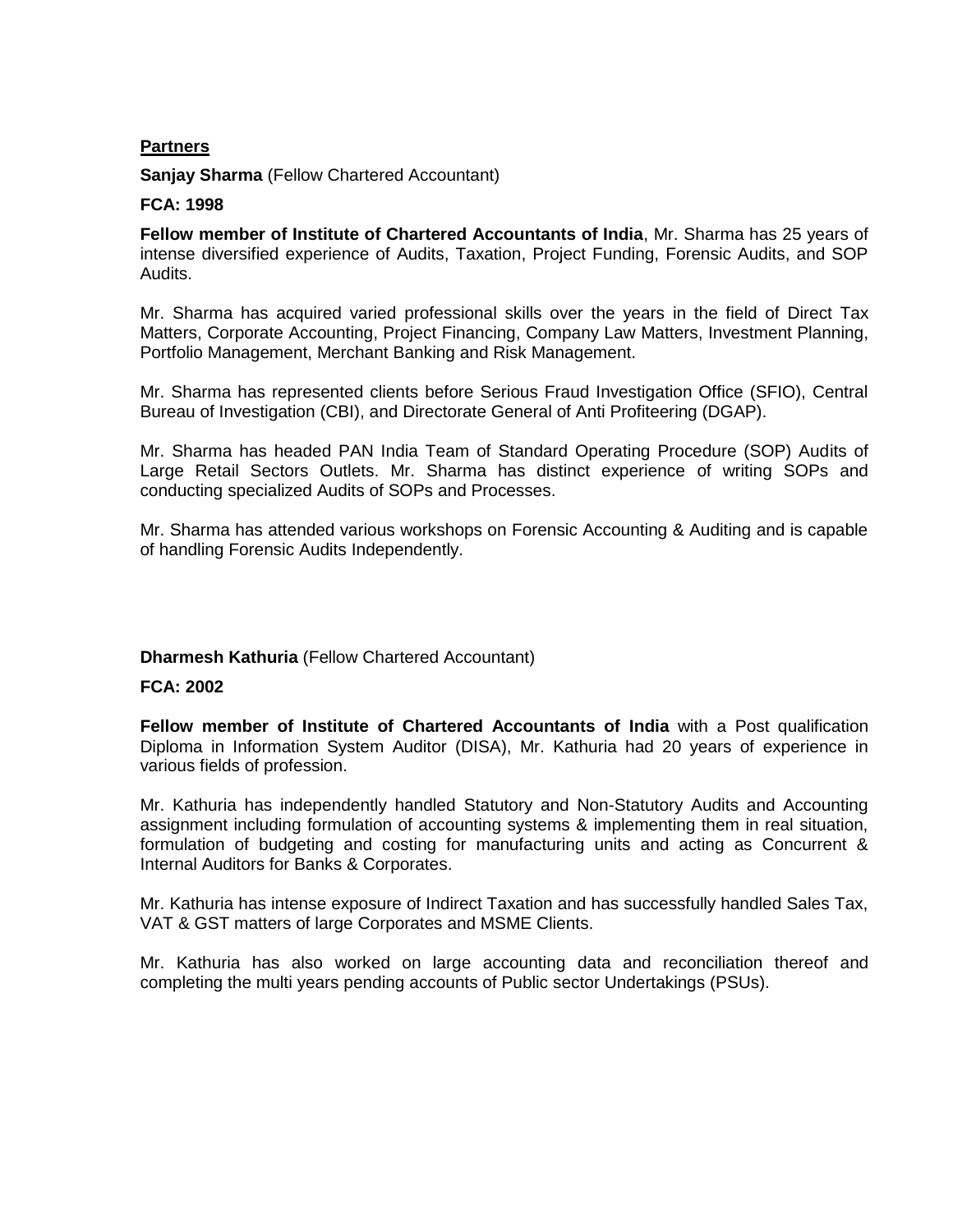**Rama Kant Nagpal** (Fellow Chartered Accountant& CAIIB): **Senior Chartered Accountant &** 

## **Ex Senior Banker**

**Fellow member of Institute of Chartered Accountants of India** Mr. Rama Kant Nagpal is a performance driven professional having over 3 decades of experience in Banking & NBFC (Housing Finance) sector. He has worked as Vice President of Centurion Bank Ltd. for 7 years and on various senior positions with Central Bank of India for 21 years. Last Position held in Central Bank as AGM-Mumbai Main Branch. He is also founder MD/Chief Executive of Cent Bank Home Finance Ltd, A Subsidiary of Central Bank based at Bhopal, Jointly promoted with NHB, HUDCO& UTI.

In his long and vast career in Banking, Mr. Nagpal acted among other positions as Senior Internal auditor of Central Bank of India and played a crucial role in unearthing Sethia Group& Others Scam involving over Rs. 500 crores through inspection ad internal Audit of UK branches of Central Bank of India. He has also carried out large number of special audit assignments involving inspection of large borrower accounts for reporting of diversion of funds and unearthed Maritime Import/Export LC frauds.

Mr. Nagpal has also carried out Statutory Audit of Urban Cooperative Bank, Ahmedabad, and Audit of various Toll Plaza units of National Highway Authority of India, Concurrent Audit of State Bank of Saurashtra, Information System Audit (ISA) of 40 branches of District Cooperative Bank in Gujarat.

## **Team**

Sharma Kathuria & Co. is professionally managed by a team of 12 highly competent executives with a near zero attrition. That is the only reason for nationwide services and a long list of highly satisfied patrons across the continent. The team is committed to achieve the client's expectations and maintain high standards of professional ethics.

Apart from its partners the firm has following key personnel's:

Subhash Saini (Retd. S. M. Of PSU Gen. Insurance) Sanjay Arora (Consultant Trust & Co.op. Societies) Amit Aggarwal (Company Secretary) CA Mukul Jain CA Dinesh Bansal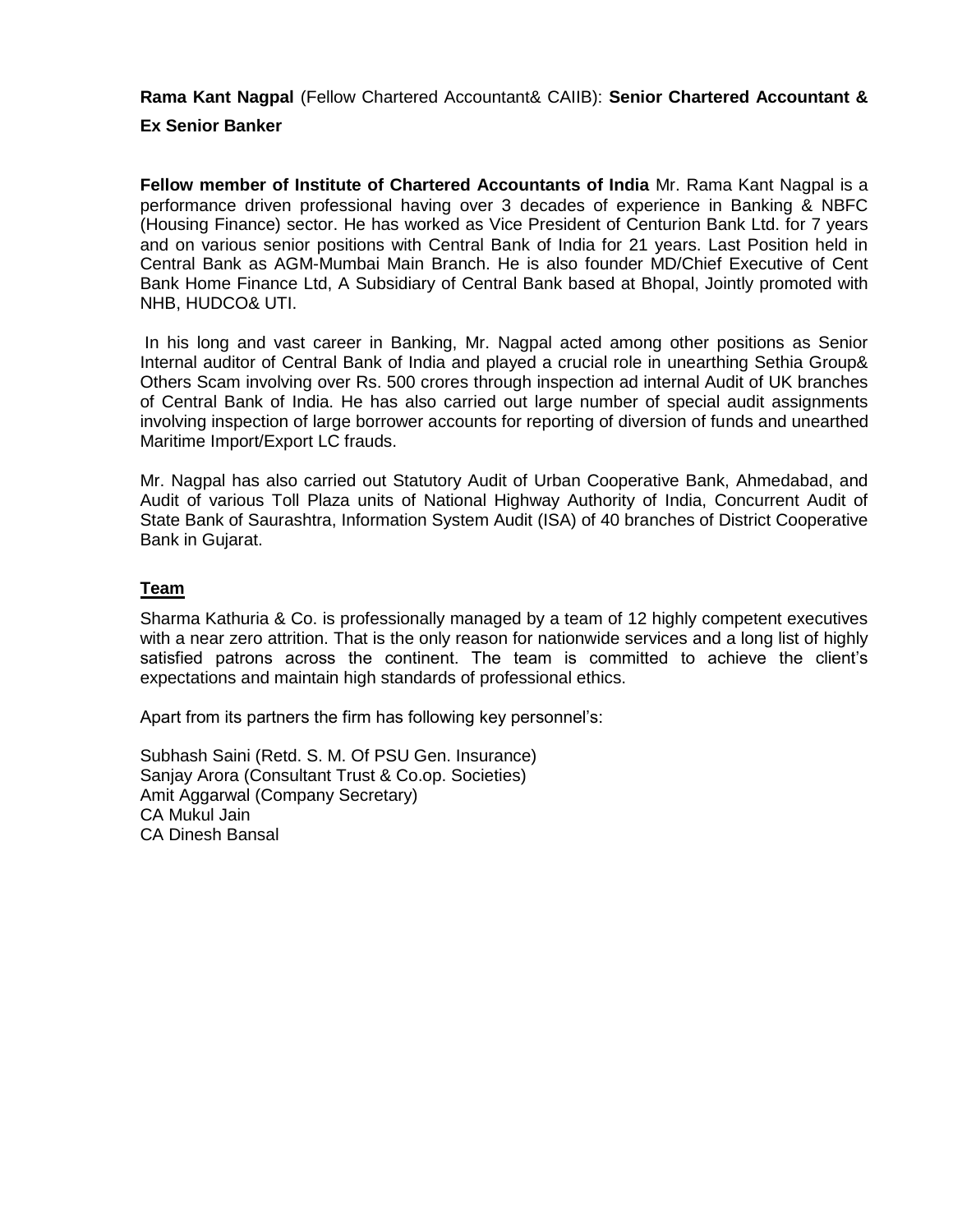## **LIST OF Clients SERVED**

## **PUBLIC SECTOR UNDERTAKINGS (PSUs)**

- Indian Drugs and Pharmaceuticals Ltd. (IDPL)
- The Projects & Equipment Corporation Ltd.(PEC)
- Power Transmission Corporation of Uttrakhand Ltd.(PTCUL)
- Doiwala Sugar Mills Ltd.

## **INSURANCE COMPANIES**

- The New India Assurance Co. Ltd. (D.O. Dehradun)
- United India Insurance Co. Ltd. (D.O. Dehradun)
- National Insurance Co. Ltd. (D.O. Dehradun)
- Bajaj Allianz life insurance

# **BANKS & FINANCIAL INSTITUTIONS**

- Punjab National Bank
- State Bank of India
- Union Bank of India
- Jammu & Kashmir Bank Limited
- Oriental Bank of Commerce
- Central Bank of India
- Delhi Nagrik Sehkari Bank
- Uttrakhand Gramin Bank

# **RETAIL/FMCG/MNCs**

- Yakult DANONE (India) Pvt. Ltd. (Japanese/German Collaboration)
- Drive India Enterprise Solutions ltd. (Tata Indicom)
- Spencers' Retail (a Retail Chain of RPG Group)
- Reliance Retail Ltd. (Reliance Fresh)
- Future Retail Ltd. (Big Bazaar)
- Music World (An RPG Group)
- Army Headquarter Canteen
- Kendriya Bhandar (Retail Chain of Central Govt.)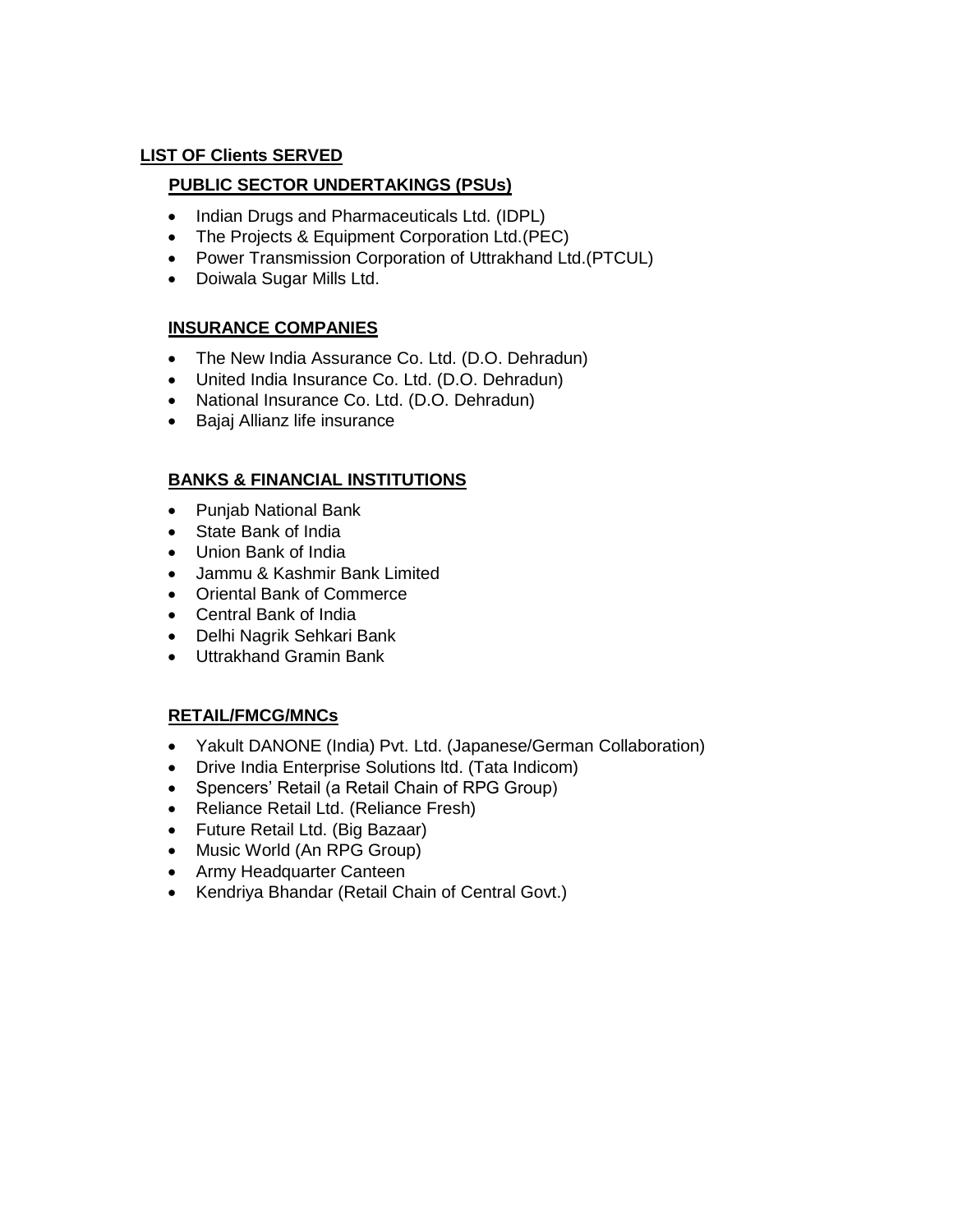# **OTHER CORPORATES & NON CORPORATE ENTITIES**

- Star Asia (Far East) Co. Ltd.(Bangkok)
- Hologram Manufacturers Association of India
- Shri Ked Insulations Pvt. Ltd.
- MIA Foods Pvt. Ltd.
- Mr. Elmond Foods Pvt. Ltd.
- ARC Autotech Pvt. Ltd.
- Nidhi Cables Pvt. Ltd.
- A.H. Products Pvt. Ltd.
- Greneity Infocom Service Pvt. Ltd.
- Highground Energy Pvt. Ltd.
- DU Parts Export Pvt. Ltd.
- Clifftop Resorts & Hotels Pvt. Ltd.
- Sparktech Systems Pvt. Ltd.
- TC Components Pvt. Ltd.
- Tosy Auto Pvt. Ltd.
- Town Park Buildcon Pvt. Ltd.
- Acuzio India Pvt. Ltd.
- Shree Garg Properties Pvt. Ltd.
- Rashmi Sales Pvt. Ltd.
- N.V. Trading Co. Pvt. Ltd.
- Pushpa Landcon Pvt. Ltd.
- Evergain Securities Pvt. Ltd.
- Forever Infratech Pvt.Ltd.
- Friends Health Pvt. Ltd.
- Gold Rain Developers Pvt. Ltd.
- Good Earth Technologies Pvt. Ltd.
- HSJ Nirman Pvt. Ltd.
- M.P. Impex Pvt. Ltd.
- Richmond Hospitality Pvt. Ltd.
- Vedanta Wellness Pvt. Ltd.
- SKOAA LLP
- Teleporters Travel Solution LLP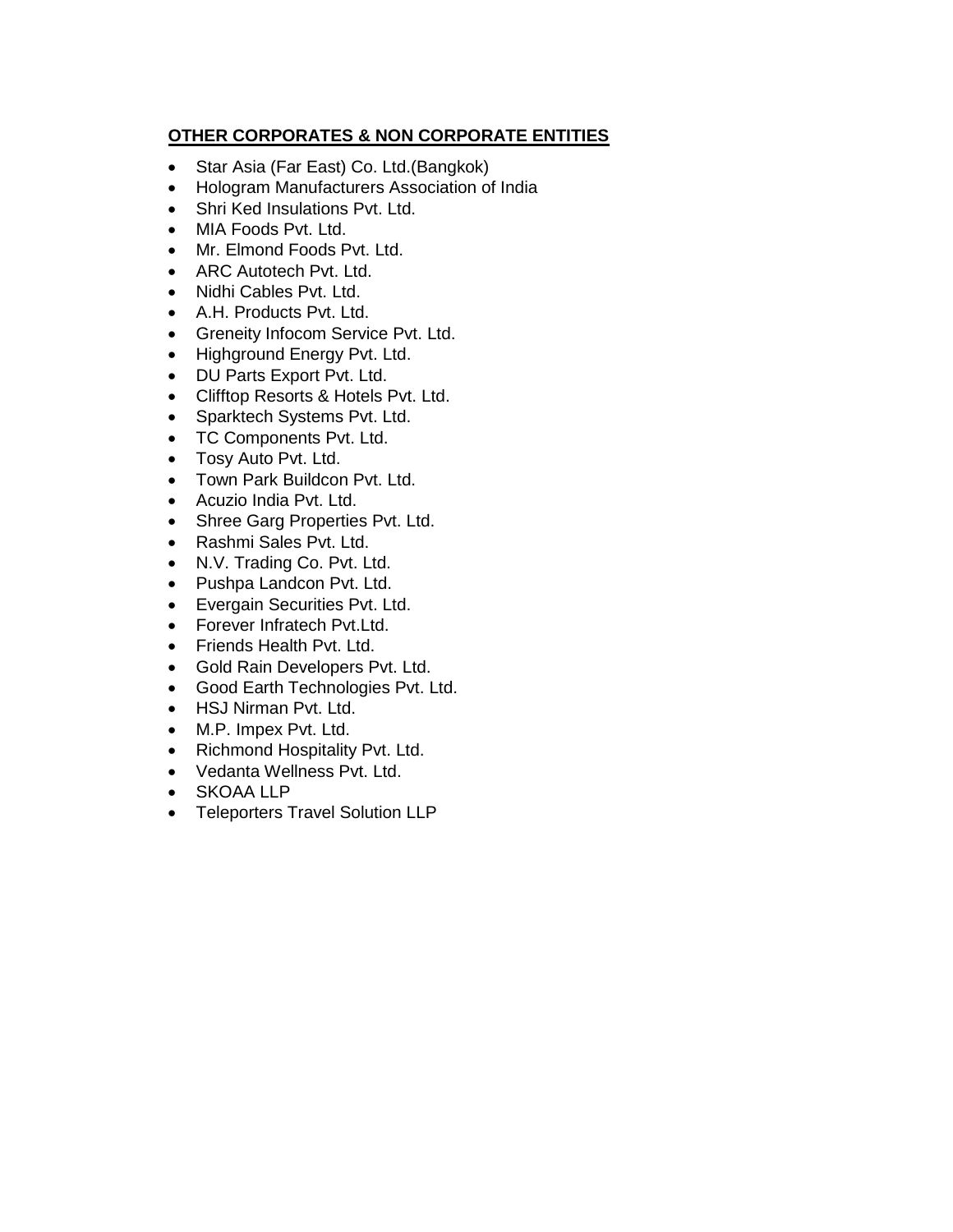# **PARTICULARS OF THE FIRM**

| Name of the Firm                    | <b>SHARMA KATHURIA &amp; CO.</b>                                   |
|-------------------------------------|--------------------------------------------------------------------|
|                                     | <b>CHARTERED ACCOUNTANTS</b>                                       |
| <b>Address</b>                      |                                                                    |
|                                     | <b>DELHI OFFICE:</b> 509, DDA Building, Plot No.4, District Centre |
|                                     | Laxmi Nagar, Delhi - 110092                                        |
|                                     | UTTRAKHAND OFFICE: H.O : 51, Adarsh Nagar, Rishikesh (U.A) -       |
|                                     | 249201                                                             |
|                                     | HARYANA OFFICE: Flat No. 1103, Tower 22, Orchid Petal, Sohna       |
|                                     | Road, Gurigram-122016                                              |
| ICAI Regn. No.                      | 15268 N                                                            |
| <b>CAG Registration No.</b>         | <b>CR 1253</b>                                                     |
| <b>Bank Empanelment Unique Code</b> | 333473                                                             |
| No.                                 |                                                                    |
| <b>Telephone Nos.</b>               | 9811514102, 9311332718, 9582168360                                 |
|                                     | 011-46514102, 0135-2430086                                         |
| E. Mail                             | skco @ rediffmail.com                                              |
|                                     | skcoca@ yahoo.com                                                  |
| Web Site                            | www.caskco.com                                                     |
| <b>Status</b>                       | <b>PARTNERSHIP FIRM</b>                                            |